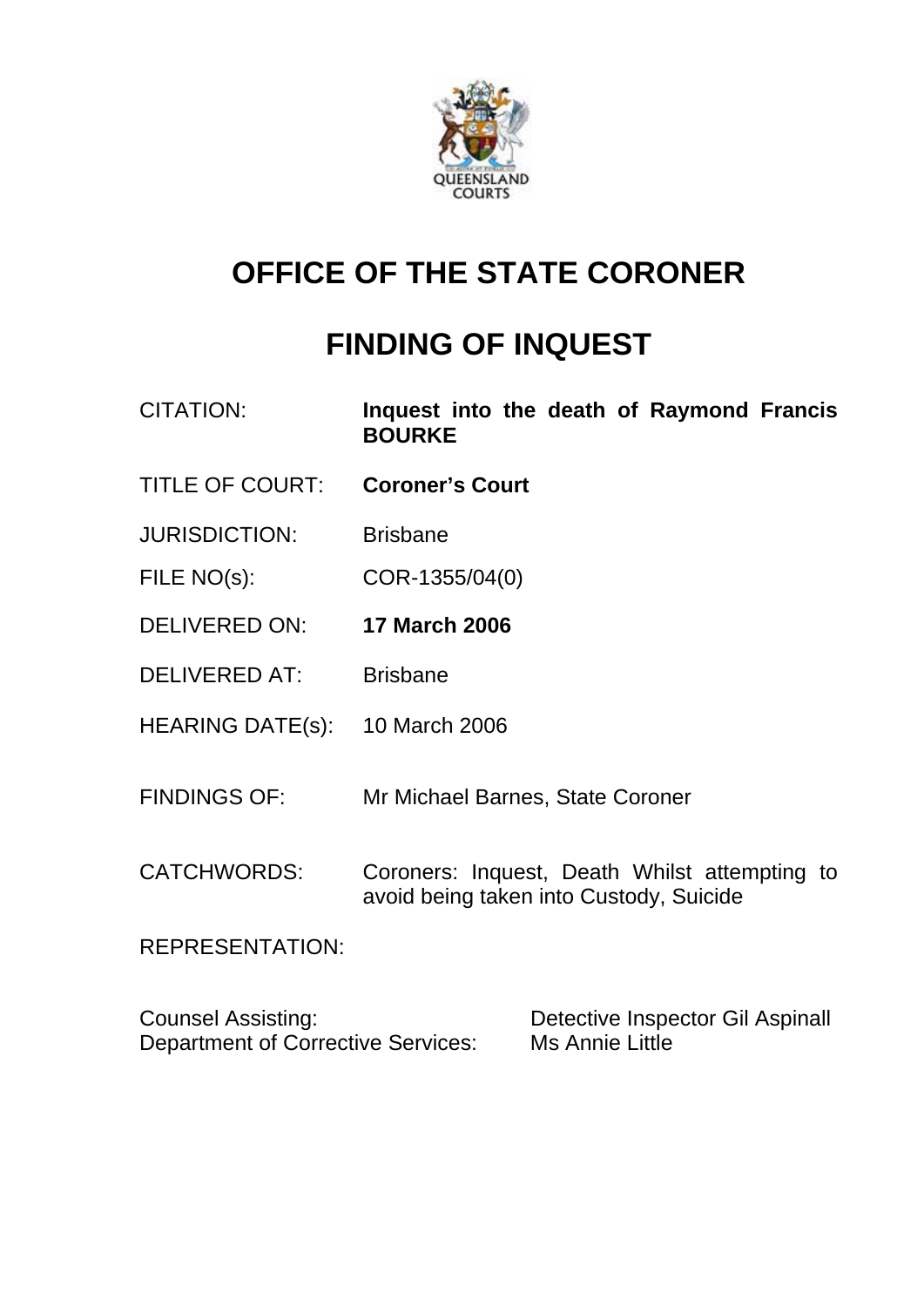## **Inquest into the death of Raymond Francis Bourke**

## **Table of contents**

| The admissibility of evidence and the standard of proof3 |  |
|----------------------------------------------------------|--|
|                                                          |  |
|                                                          |  |
|                                                          |  |
|                                                          |  |
|                                                          |  |
|                                                          |  |
|                                                          |  |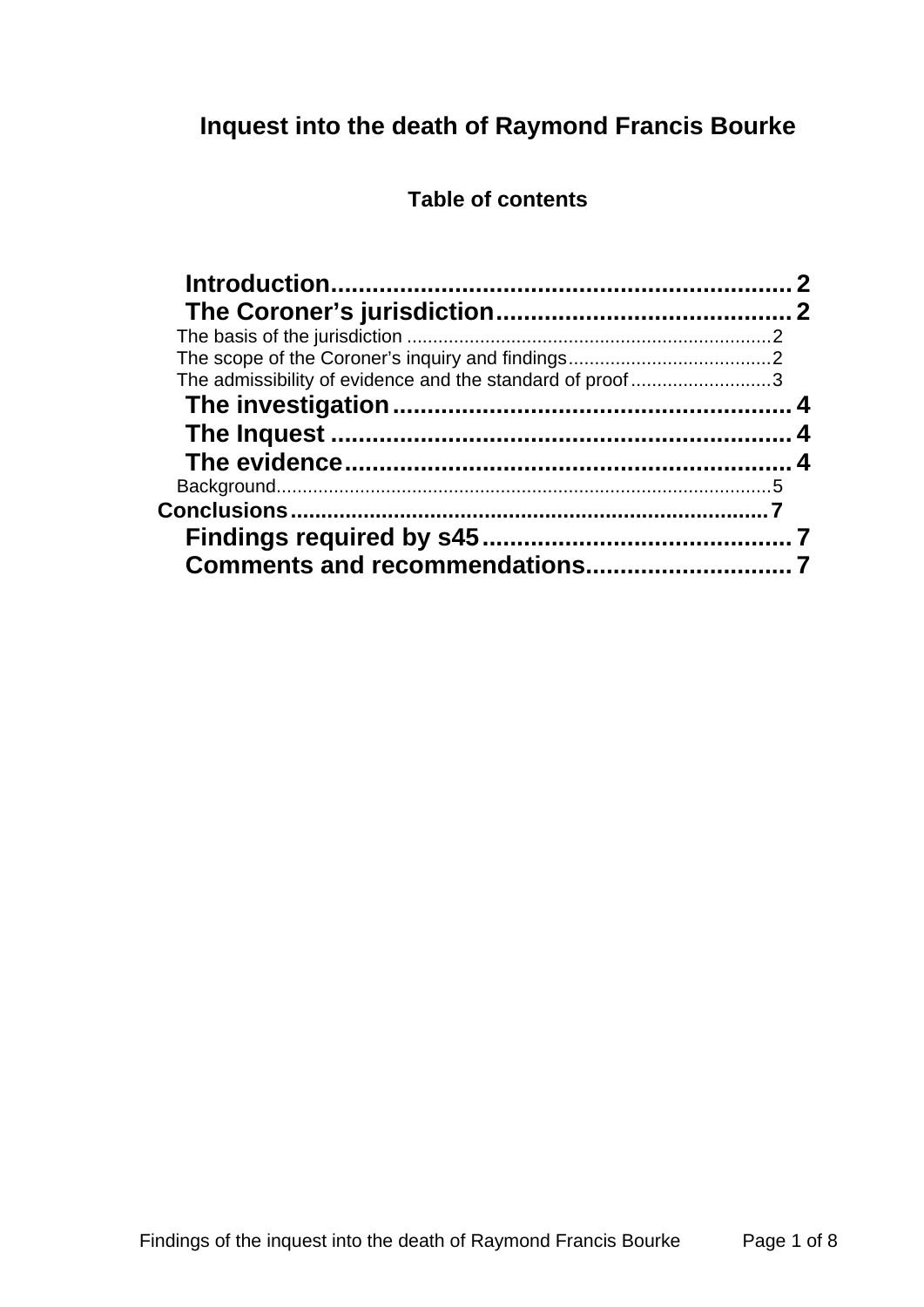The *Coroners Act 2003* provides in s45 that when an inquest is held into a death in custody, the coroner's written findings must be given to the family of the person who died, each of the persons or organisations granted leave to appear at the inquest and to various specified officials with responsibility for the justice system. These are my findings in relation to the death of Raymond Francis Bourke. They will be distributed in accordance with the requirements of the Act.

## *Introduction*

On Monday 7 June 2004, members of the Queensland Police Service went a property at Reserve Road, Kin Kin to search for an illicit drug laboratory they believed was there. Raymond Bourke was suspected of being involved in the manufacture of methylamphetamine at this location.

Upon seeing the police at the shed where the illicit drug laboratory was located, Mr Bourke fled on a motor cycle and eluded the police. He was later located by a police officer behind a shed near his home with a bullet wound to his head. He died later that day as a result of that injury.

These findings seek to explain how that occurred.

## *The Coroner's jurisdiction*

Before turning to the evidence, I will say something about the nature of the coronial jurisdiction.

#### **The basis of the jurisdiction**

Because when he died, Mr Bourke was trying to avoid being placed into the custody of members of the Queensland Police Service, his death was a "*death in custody*" 1 within the terms of the Act and so it was reported to the State Coroner for investigation and inquest. $2$ 

#### **The scope of the Coroner's inquiry and findings**

A coroner has jurisdiction to inquire into the cause and the circumstances of a reportable death. If possible, the coroner is required to find:-

- whether the death in fact happened
- the identity of the deceased:
- when, where and how the death occurred; and
- what caused the person to die.

l

<sup>1</sup> See s10(1)(c)

<sup>2</sup> s8(3)(g) defines "*reportable death*" to include deaths in custody and s7(2) requires that such deaths be reported to the state corners or deputy state coroner. S27 requires an inquest be held in relation to all deaths in custody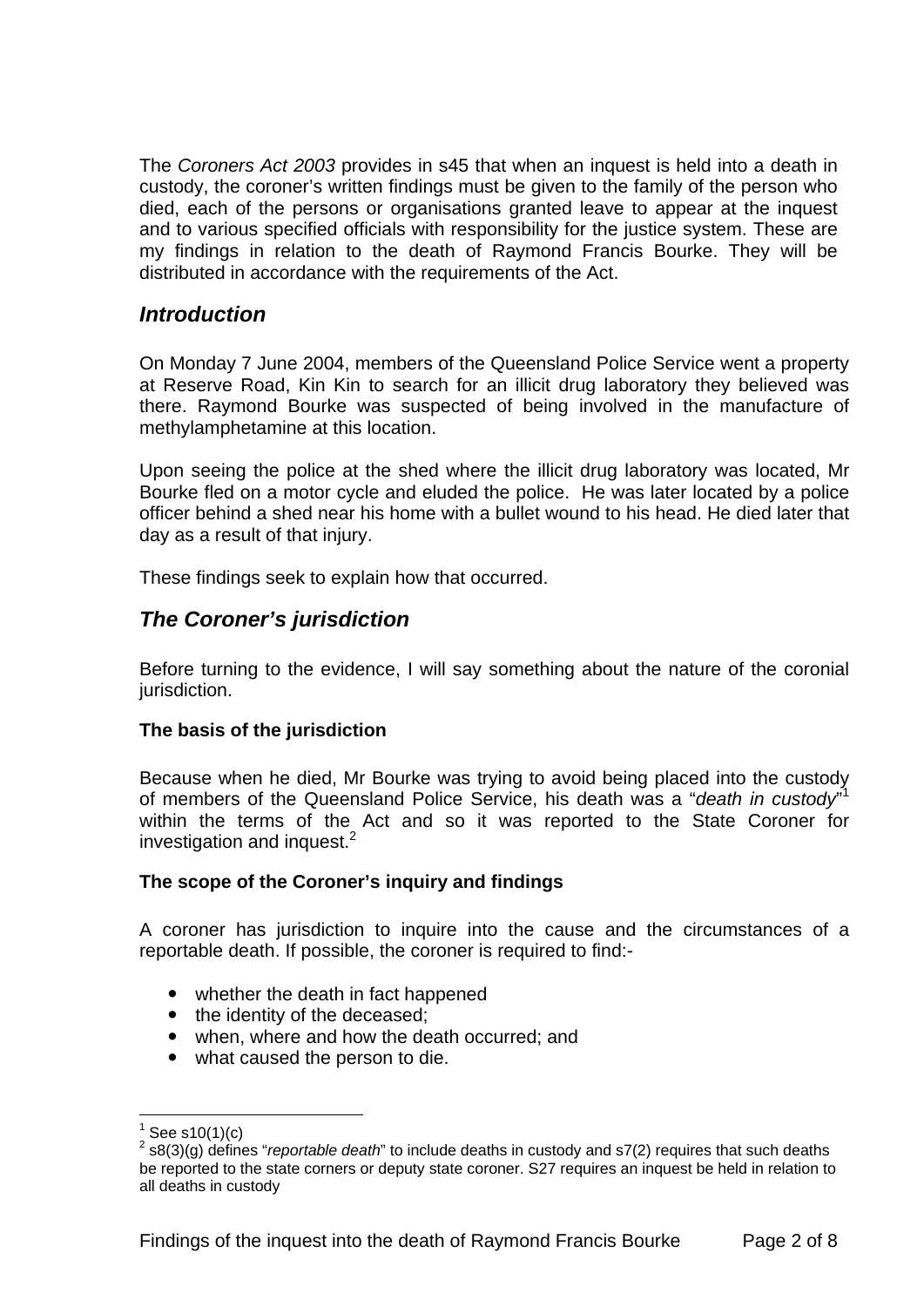There has been considerable litigation concerning the extent of a coroner's jurisdiction to inquire into the circumstances of a death. The authorities clearly establish that the scope of an inquest goes beyond merely establishing the medical cause of death but as there is no contention around that issue in this case I need not need to examine those authorities here with a view to settling that question. I will, however, say something about the general nature of inquests.

An inquest is not a trial between opposing parties but an inquiry into the death. In a leading English case it was described in this way:-

*It is an inquisitorial process, a process of investigation quite unlike a criminal trial where the prosecutor accuses and the accused defends… The function of an inquest is to seek out and record as many of the facts concerning the death as the public interest requires.*<sup>3</sup>

The focus is on discovering what happened, not on ascribing guilt, attributing blame or apportioning liability. The purpose is to inform the family and the public of how the death occurred with a view to reducing the likelihood of similar deaths. As a result, the Act authorises a coroner to make preventive recommendations concerning public health or safety, the administration of justice or ways to prevent deaths from happening in similar circumstances in future.<sup>4</sup> However, a coroner must not include in the findings or any comments or recommendations or statements that a person is or maybe guilty of an offence or civilly liable for something.<sup>5</sup>

#### **The admissibility of evidence and the standard of proof**

Proceedings in a coroner's court are not bound by the rules of evidence because s37 of the Act provides that the court "*may inform itself in any way it considers appropriate".* That doesn't mean that any and every piece of information, however unreliable, will be admitted into evidence and acted upon. However, it does give a coroner greater scope to receive information that may not be admissible in other proceedings and to have regard to its provenance when determining what weight should be given to the information.

This flexibility has been explained as a consequence of an inquest being a fact-finding exercise rather than a means of apportioning guilt: an inquiry rather than a trial. $6$ 

A coroner should apply the civil standard of proof, namely the balance of probabilities, but the approach referred to as the *Brigenshaw* sliding scale is applicable.<sup>7</sup> This means that the more significant the issue to be determined, the more serious an allegation or the more inherently unlikely an occurrence, the clearer and more persuasive the evidence needed for the trier of fact to be sufficiently satisfied that it has been proven to the civil standard. $8$ 

l

<sup>3</sup> *R v South London Coroner; ex parte Thompson* (1982) 126 S.J. 625 4

 $4\overline{\phantom{0}}$ s46

 $5$  s45(5) and 46(3)

<sup>6</sup> *R v South London Coroner; ex parte Thompson* per Lord Lane CJ, (1982) 126 S.J. 625 7 *Anderson v Blashki* [1993] 2 VR 89 at 96 per Gobbo J 8

<sup>&</sup>lt;sup>8</sup> Briginshaw v Briginshaw (1938) 60 CLR 336 at 361 per Sir Owen Dixon J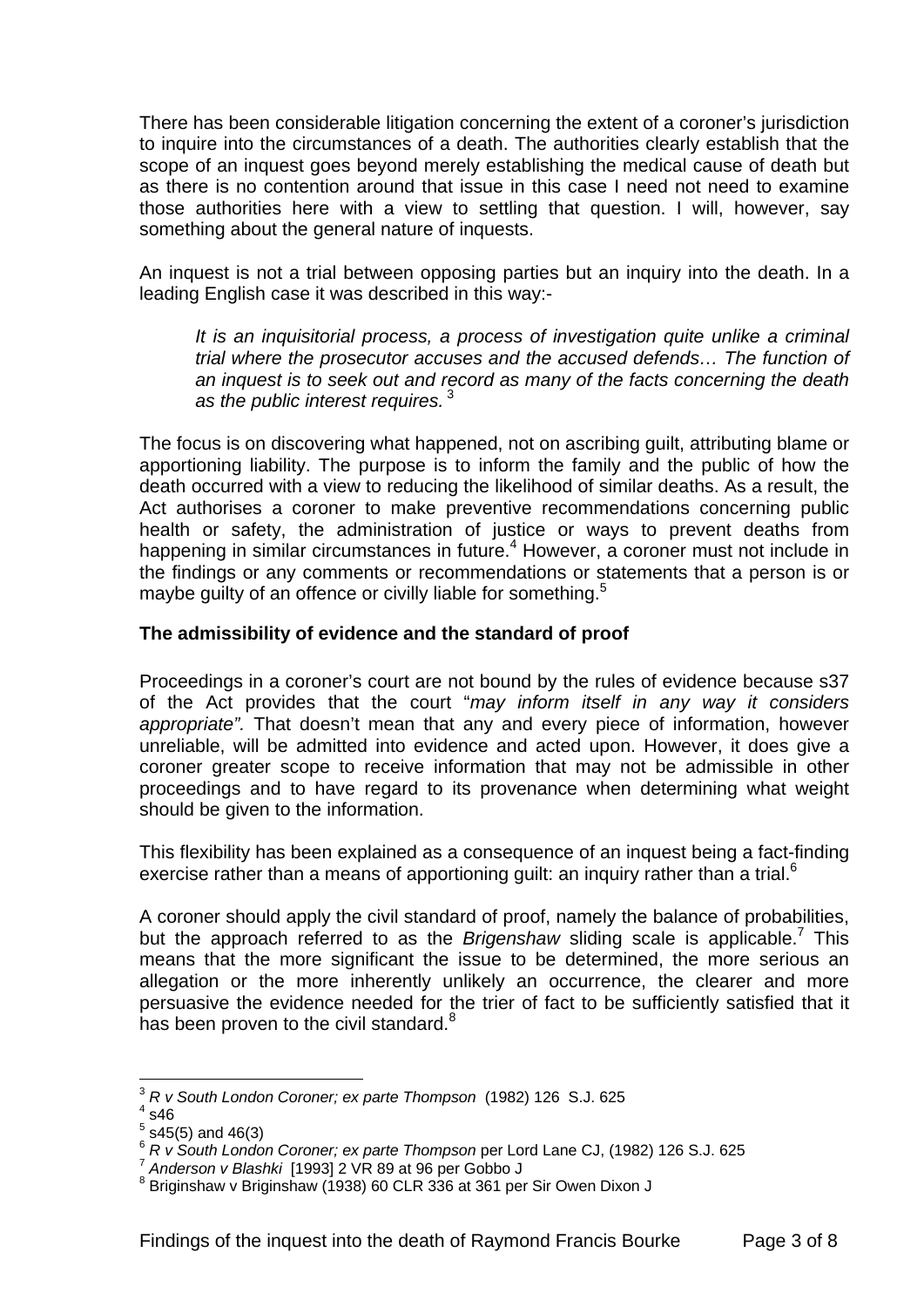It is also clear that a coroner is obliged to comply with the rules of natural justice and to act judicially.<sup>9</sup> This means that no findings adverse to the interest of any party may be made without that party first being given a right to be heard in opposition to that finding. As *Annetts v McCann<sup>10</sup>* makes clear that includes being given an opportunity to make submissions against findings that might be damaging to the reputation of any individual or organisation.

## *The investigation*

When it became known that Mr Bourke had died, Detective Senior Constable Colfs of the Gympie police was directed to conduct a "death in custody" coronial investigation. Scenes of crime officers attended the place of death and fingerprint, photographic and ballistics evidence was obtained.

All relevant witnesses were interviewed and statements obtained and exhibits collected.

On 8 June 2004, an autopsy was conducted by Dr Beng Ong, a forensic pathologist at the John Tonge Centre in Brisbane.

I am satisfied that the investigation was sufficiently thorough and competently undertaken.

## *The Inquest*

An inquest was held in Brisbane on Friday 10 March 2006. Detective Inspector Aspinall, the officer in charge of the Coronial Support Unit, was appointed to assist me. Leave to appear was granted to the Commissioner of the Queensland Police Service. A copy of the police investigation report was provided to Joanne Pinkerton, the daughter of the dead man, prior to the inquest. She advised that neither she nor any other family member wished to attend the inquest and the family had no matters they wished to raise during the inquest. The family indicated that they did not wish to challenge or examine any of the witnesses' versions as contained in the documents.

All of the statements, records of interview, medical records, photographs and materials gathered during the investigation were tendered at the inquest.

I determined that the evidence contained in those exhibits was sufficient to enable me to make the findings required by the Act and that there was no other purpose, which would warrant any witnesses being called to give oral evidence.

## *The evidence*

I turn now to the evidence. Of course, I cannot even summarise all of the information contained in the exhibits but I consider it appropriate to record in these reasons, the evidence I believe is necessary to understand the findings I have made.

l <sup>9</sup> *Harmsworth v State Coroner* [1989] VR 989 at 994 and see a useful discussion of the issue in Freckelton I., "Inquest Law" in *The inquest handbook*, Selby H., Federation Press, 1998 at 13 10 (1990) 65 ALJR 167 at 168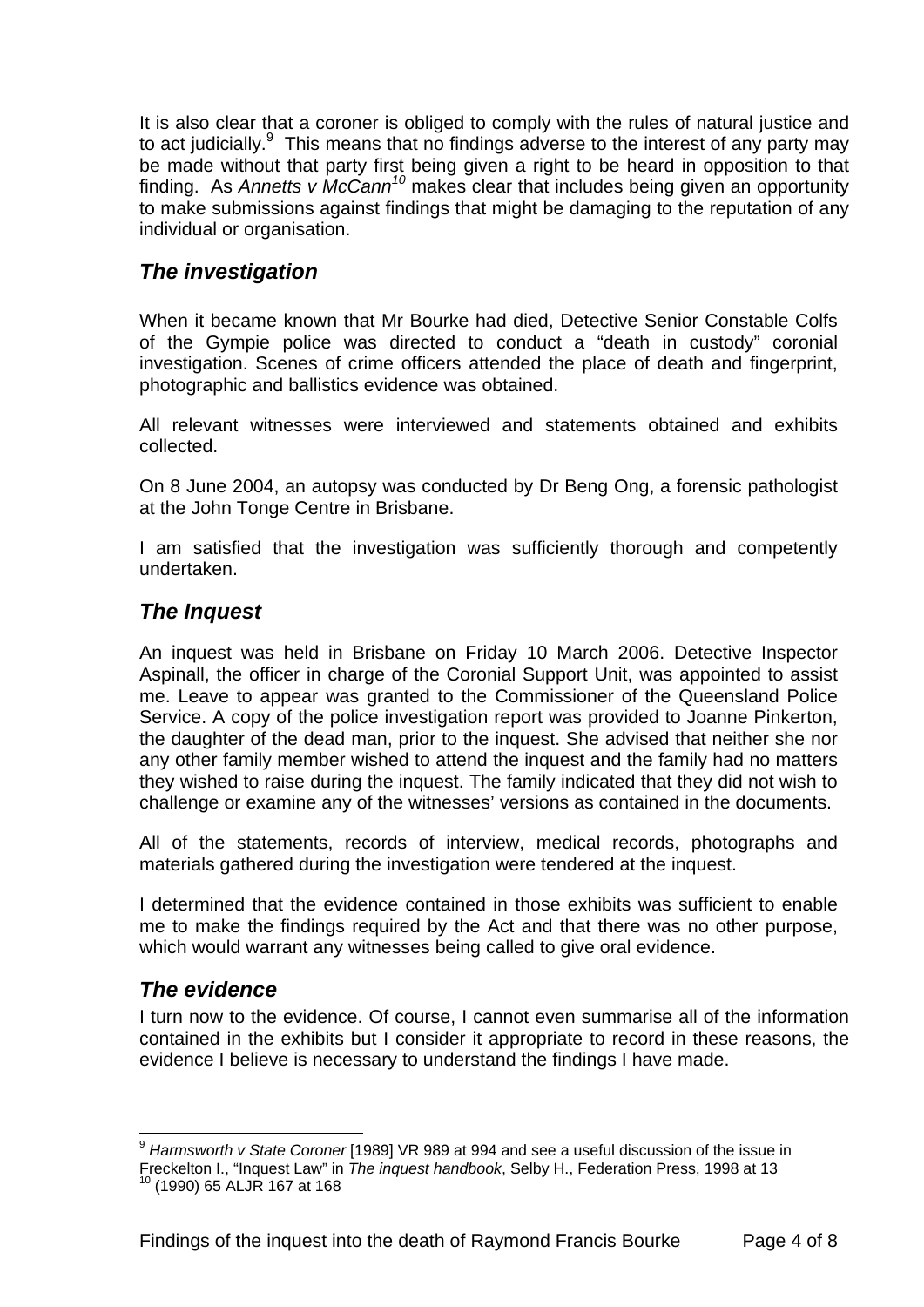## **Background**

Mr Bourke was 49 years of age. He was a married man who had separated from his wife about 16 years before his death. He was the father or three children. Unfortunately one of his children died in a road accident in 2000. This apparently had a profound effect upon him. His other children believe that death predicated his using illicit drugs. Mr Bourke resided on a rural property at Kin Kin with his remaining son.

#### **Criminal History**

Mr Bourke was sentenced to eighteen (18) months imprisonment for drug related offences in the Brisbane Supreme Court on 11 November 2002, which was ordered to be suspended for two (2) years on 11 August 2003. Upon his release from prison, he returned to live in a shed on the Kin Kin property, where his son resided.

#### **Events leading up to the incident**

Noosa Detectives had received information that an illicit drug laboratory was located in a shed on a property on Reserve Road, Kin Kin, and Mr Bourke was suspected of being involved in manufacturing illicit drugs at the shed.

As a result, at about 7.30am on Monday 7 June 2004, Detectives Kruger, Duhig, Leavers and Harvey went to the Reserve Road property. It was not far from where Mr Bourke and his family lived.

When the police arrived, no one was present. A cursory search quickly located drug making equipment in the shed.

After police had been at that Reserve Road property for short time, a motor cycle was heard coming towards the shed. The police observed two males on the motor cycle. The police endeavoured to intercept the motorcycle, however it sped off. Detective Kruger recognised the motor cycle rider as Mr Bourke.

The male pillion passenger jumped off the motor cycle into a creek and was apprehended by the police. The officers then notified the Police Communications Centre of the situation and Senior Constable Horn of Pomona Police was directed to attend Mr Bourke's property at 225 Gympie Kin Kin Road to try and locate him.

Mr Bourke rode the motorcycle to a neighbour's place where he borrowed a light truck which he drove the sort distance to his home. He went upstairs into the house.

Rodney Starkey is the partner of Mr Bourke's son, Gerald. He was watching television in the lounge room when Mr Bourke entered, shortly after 7.30 am. Mr Bourke asked Mr Starkey to get him the .22 rifle. Mr Starkey went into a bedroom to get the gun and Mr Bourke followed him. A friend of the couple, Megan Saxon, was sleeping in that room and she woke up when Messrs Bourke and Starkey came in. She saw them get the rifle from a cupboard in the room. She saw Mr Bourke leave the room with the rifle.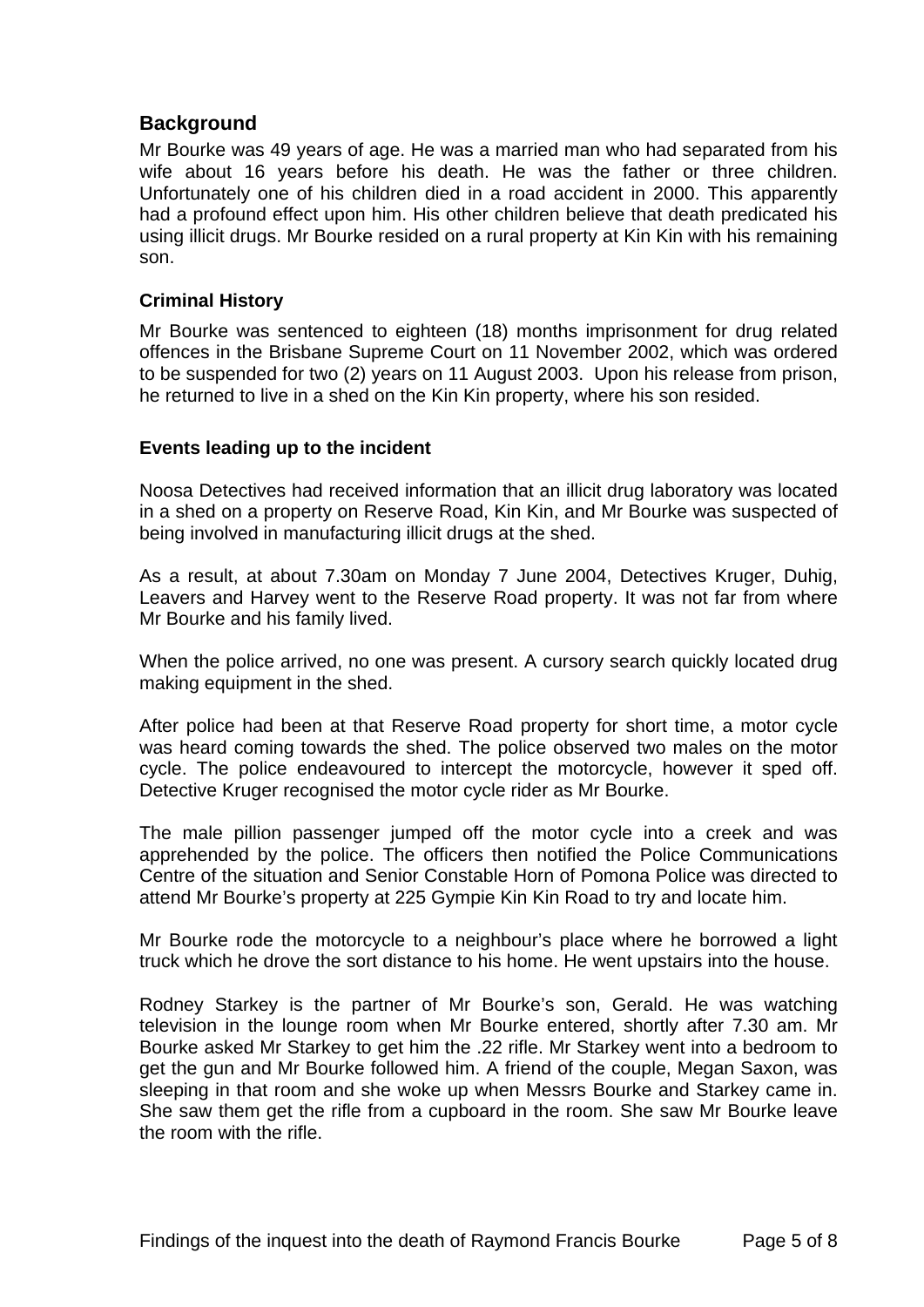Mr Bourke then asked Mr Starkey if there were any bullets for the gun and Mr Starkey went and got a few from Gerald's four wheel drive vehicle and gave them to Mr Bourke.

Mr Bourke then asked him for a pen and paper, so he handed him a blue biro and a notepad.

Mr Bourke advised Mr Starkey that he needed to shoot a horse, which had broken its leg. Mr Bourke then asked Mr Starkey to take the light truck he had arrived in back to the neighbour who owned it.

Mr Starkey agreed to do this and as he was preparing to leave, he observed Mr Bourke walking towards a shed on the property putting bullets into the gun.

Mr Bourke's son, Gerald awoke to the sound of his father and Mr Starkey conversing as they were leaving the house. He looked out the window and saw their neighbour's truck driving down the road. He assumed his father was in the truck.

A short time later, he saw Senior Constable Horn from Pomona Police arrive at their property in a police vehicle and park near the shed. He began walking down to the shed to see what the officer wanted. He heard a gun shot but wasn't sure where it came from and did not think much of it. He continued walking towards the shed.

As Senior Constable Horn drove past the shed he saw Mr Bourke behind it, sitting on the ground, leaning against a pile of logs. The officer saw that Mr Bourke had a lever action rifle lying across his lap. He got out of the car and approached Mr Bourke with his service revolver drawn. The officer quickly realised that Mr Bourke had a serious injury to his head. Senior Constable Horn took the rifle and placed it in his car. At the same time he contacted police communications and requested an ambulance and the assistance of other officers.

Gerald Bourke arrived at the shed as Senior Constable Horn was attempting to provide some first aid. He saw his father. Senior Constable Horn told Gerald that his father had shot himself and that the ambulance was coming. Mr Bourke was seriously injured and was lapsing in and out of consciousness. His son stayed with Mr Bourke and tried to comfort him until he was airlifted to Gympie Hospital.

Other police officers soon arrived. One located a note in the shed. It was in Mr Bourke's handwriting and on the note paper he had been given by Mr Starkey earlier in the morning. It made clear his intention to kill himself.

The Queensland Ambulance Service arrived and commenced treating Mr Bourke. He was transported to the Gympie Base Hospital. His condition was critical and he was later transferred to the Royal Brisbane Hospital for further treatment. He passed away later that evening in an operating theatre at the Royal Brisbane Hospital.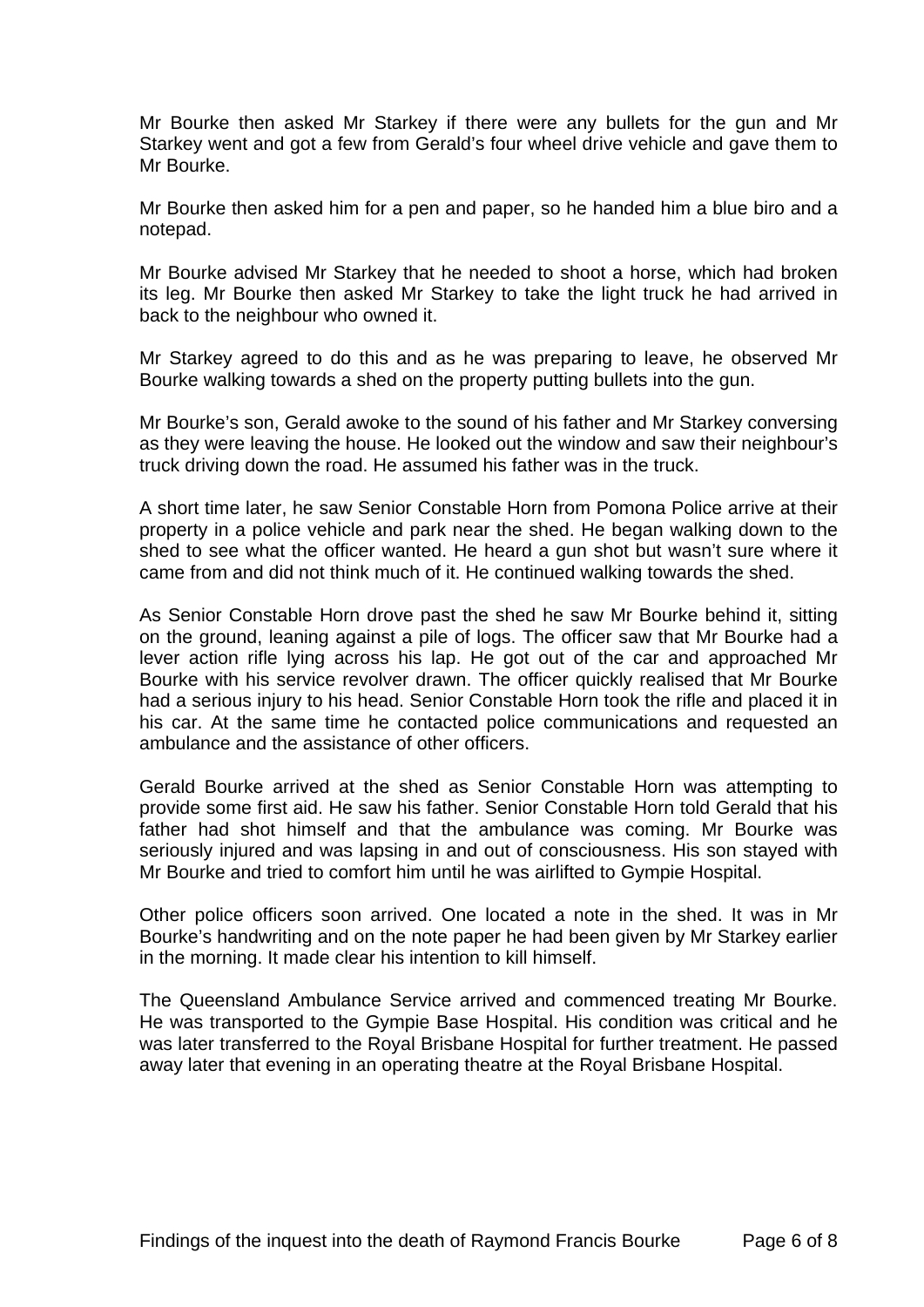#### **Autopsy results**

Forensic pathologist, Doctor Beng Ong conducted an autopsy examination at the John Tonge Centre on 8 June 2004. In his opinion, Mr Bourke died from a "*gunshot wound to the head*".

Dr Ong advised that "*The appearance of the gunshot wound is consistent with the barrel being inserted inside the mouth. This type of gunshot wound is commonly described in suicidal gunshot wounds*."

Ballistic examinations revealed that the projectile located in Mr Bourke's head at autopsy, had been fired from the .22 rifle found in his possession at the scene of the shooting.

A toxicology analysis of Mr Bourke's blood revealed an elevated concentration of methylamphetamine.

#### **Conclusions**

All of the evidence indicates that Mr Bourke died as result of a self inflicted gunshot wound and that no other person was directly involved in his death.

It seems likely that when Mr Bourke saw the police at the premises where he had been involved in manufacturing illicit drugs, he realized that it was likely that he would be charged with criminal offences and sentenced to a lengthy term of imprisonment. As a result, he decided to commit suicide.

I find that police officers involved in this matter did not cause or contribute to Mr Bourke's death and they acted appropriately during and after the death.

### *Findings required by s45*

I am required to find, as far as is possible, the medical cause of death, who the deceased person was and when, where and how he came by his death. I have already dealt with this last aspect of the matter, the manner of the death. As a result of considering all of the material contained in the exhibits, I am able to make the following findings in relation to the other aspects of the matter.

| Identity of the deceased $-$ | The deceased person was Raymond Francis Bourke                      |
|------------------------------|---------------------------------------------------------------------|
| Place of death $-$           | He died at the Royal Brisbane Hospital at Herston in<br>Queensland. |
| Date of death $-$            | He died on Monday 7 June 2004                                       |
| Cause of death $-$           | He died from a self-inflicted gunshot wound to the<br>head.         |

### *Comments and recommendations*

Section 46, in so far as it is relevant to this matter, provides that a coroner may comment on anything connected with a death that relates to public health or safety,